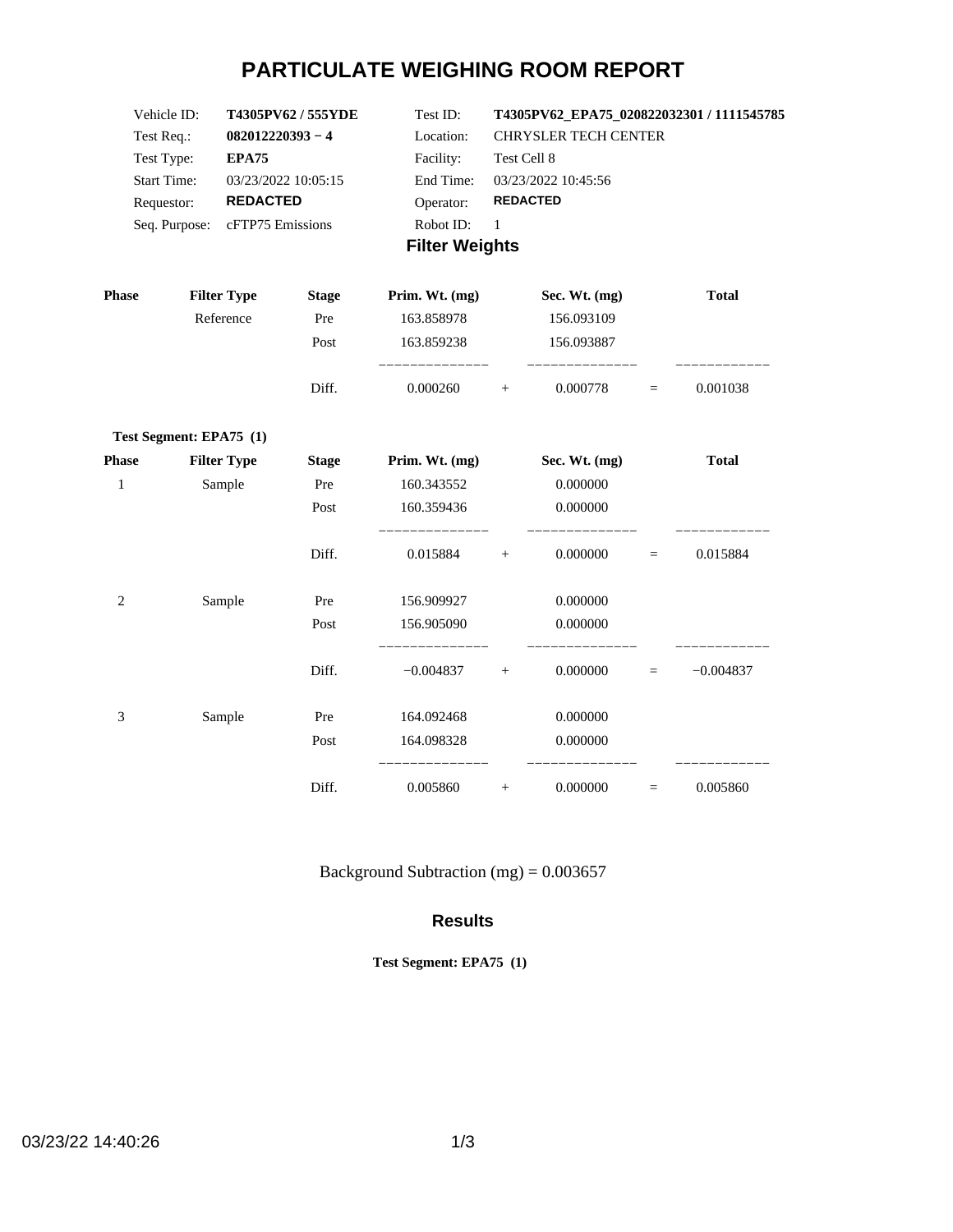| <b>Phase</b> | CVS Mass(g) | TUN Mass $(g)$ | <b>Sample Ratio</b> | Mass (mg) |
|--------------|-------------|----------------|---------------------|-----------|
| 1            | 99500.980   | 645.184        | 154.221             | 1.886     |
| 2            | 170278.535  | 1113.453       | 152.928             | 0.000     |
| 3            | 98951.786   | 644.444        | 153.546             | 0.338     |

| <b>Segment</b> | Mass Per Dist. (mg/Mi) | Mass Per Dist. (mg/Km) |
|----------------|------------------------|------------------------|
| EPA75<br>(1)   | 0.135                  | 0.084                  |

### **SPC Results**

#### **Test Segment: EPA75 (1)**

#### **Phase Filter Face Velocity (cm/sec)**

| 1              | 102.384 |
|----------------|---------|
| $\overline{c}$ | 102.982 |
| 3              | 83.140  |
|                | 103.356 |

**Test Validation:** Valid: Invalid: Retest: Accept: NIC: mh1294 Date: 03/23/2022 14:40:11 Validator's Comments: THIS TEST PASSED ALL VALIDITY CHECK

## **Conditioning**

|                               | <b>Pre Test</b> |                |     | <b>Post Test</b> |                |      |
|-------------------------------|-----------------|----------------|-----|------------------|----------------|------|
| <b>Parameter</b>              |                 | Min. Max. Avg. |     |                  | Min. Max. Avg. |      |
| Weigh Room Temperature (degC) |                 | 21.8 22.2 22.0 |     | 22.0             | 22.1           | 22.0 |
| Weigh Room Pressure (kPa)     |                 | 97.6 98.9 98.7 |     | 97.2 97.3        |                | 97.3 |
| Weigh Room Dew Point (degC)   | 9.0             | 9.8            | 9.5 | 9.2              | 9.8            | 9.6  |

### **Main Events**

| Event                         | Date & Time | Event                       | Date & Time |
|-------------------------------|-------------|-----------------------------|-------------|
| Pre-Tare Conditioning Started | 03/22 07:04 | Pre-Tare Conditioning Ended | 03/23 07:36 |